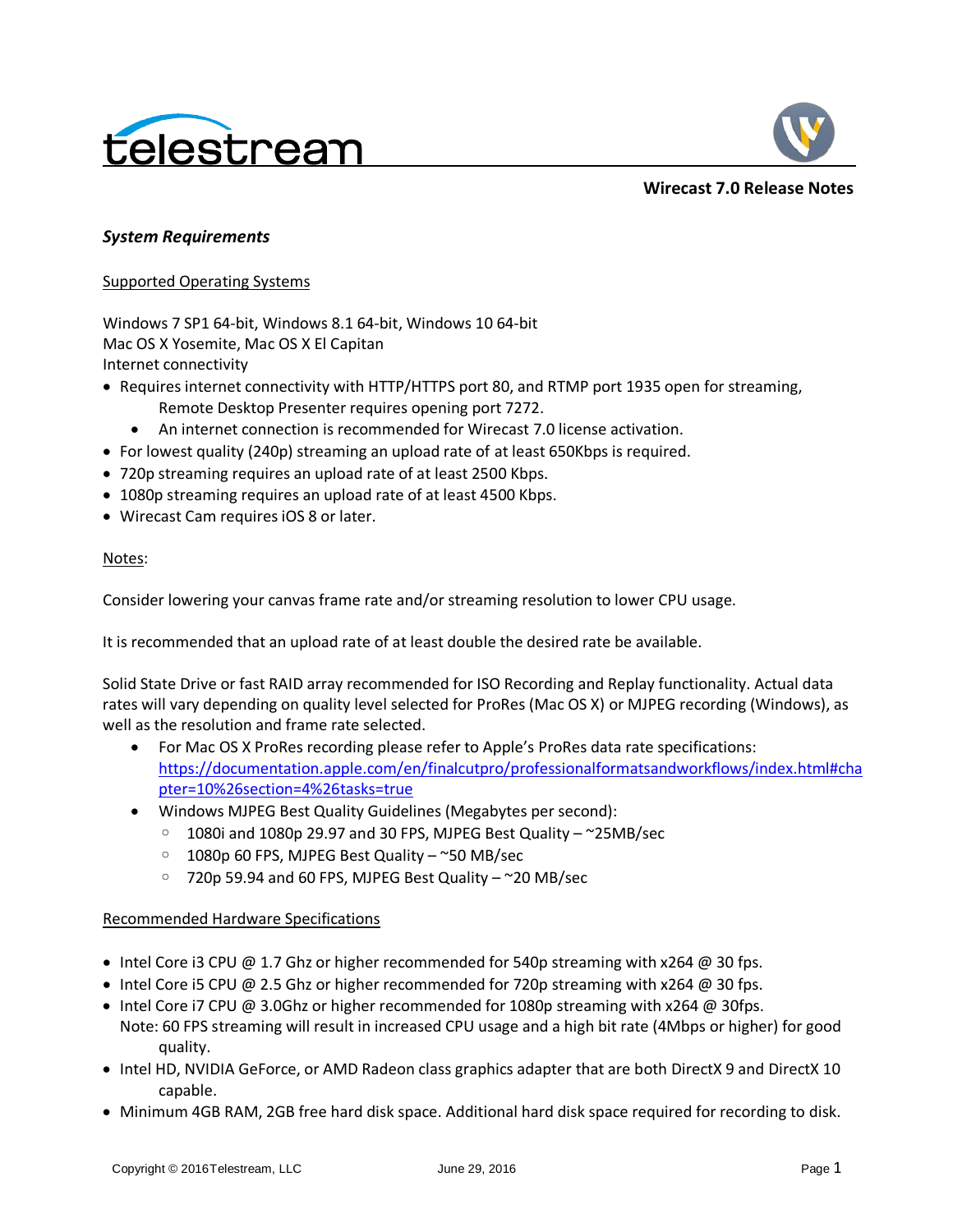## Hardware accelerated encoding requirements

- Intel Quick Sync Video encoding requires an Intel CPU with an Intel® QuickSync Video core. [List of Intel](http://ark.intel.com/search/advanced?QuickSyncVideo=true&MarketSegment=DT)  [CPUs supporting QuickSync](http://ark.intel.com/search/advanced?QuickSyncVideo=true&MarketSegment=DT)  $\rightarrow$
- NVIDIA NVENC encoding requires an nvidia GPU with Kepler architecture or newer. [NVIDIA only maintains](https://developer.nvidia.com/nvidia-video-codec-sdk#gpulist)  [a general list of supported GPUs](https://developer.nvidia.com/nvidia-video-codec-sdk#gpulist)  $\rightarrow$
- Apple Hardware Accelerated H.264 encoding requires a Mac with an integrated Intel GPU.

### *\*Please note: Wirecast 7 does not support OS X Mavericks or previous versions of OS X*

*[NewBlueFX Titler Live Express](http://www.telestream.net/wirecast/newblue.htm#products) – The purchase of Wirecast 7 includes a free copy of NewBlueFX Titler Live Express with over 60 title templates for lower-thirds and overlays (Mac OS X & Windows)*

#### **Remote Desktop Presenter**

**●** Please use the Remote Desktop Presenter version 2.0.6 (Windows) and 2.0.7 (Mac) with Wirecast 7.0; available as a separate download from Telestream: www.telestream.net/dtp

# **Wirecast 7.0 Fixes and Enhancements**

Wirecast 7.0 is a major upgrade that encompasses many new features, enhancements and bug fixes across a spectrum of issues and functionality.

- **●** New! General stability improvements and decreased CPU usage! (Mac OS X & Windows)
- **●** New! GPU accelerated H.264 encoder via Intel® Quick Sync Video, NVIDIA® NVENC and Apple® Video Toolbox H.264 (see tech specs above for specifics) (Mac OS X & Windows)
- **●** New! ISO recording from live capture sources Wirecast 7 Pro only (Mac OS X & Windows)
- **●** New! Added ability to update a single Replay Shot OR create new Replay Shots.
- New! UI enhancements including Edit-In-Preview with integrated Shot Inspector (Mac OS X & Windows)
- **●** New! Playlist changed to a new tabbed interface (Mac OS X & Windows)
- **●** New! Shots inside of a Playlist now display a progress bar (Mac OS X & Windows)
- **●** New! Added Shuffle Playlist functionality (Mac OS X & Windows)
- **●** New! Added the ability to apply duration changes to all Shots within a Playlist Shot (Mac OS X & Windows)
- **New! Added "." and "," hotkeys for moving between Shots within a Playlist (Mac OS X & Windows)**
- **●** New! Added default duration setting for Shots added to a Playlist Shot (Mac OS X & Windows)
- **●** New! Output Statistics histogram view (Mac OS X & Windows)
- New! Global Hotkey Manager (Mac OS X & Windows)
- **●** New! Video delay for individual live video sources (Mac OS X & Windows)
- **●** New! Audio delay for individual live audio sources (Mac OS X & Windows)
- **●** New! Re-designed Audio Mixer user interface (Mac OSX & Windows)
- **●** New! Added Panning to Audio Mixer (Mac OS X & Windows)
- **●** New! Selective audio monitor toggle for individual live audio sources (Mac OS X & Windows)
- **●** New! Source channel selection for live audio sources (Mac OS X & Windows)
- **New!** Audio output interface selection (Mac OS X & Windows)
- **●** New! New Text tool featuring live text, RSS feeds and reading from text files, scrolling text (Mac OS X & Windows)
- **New! GPU accelerated color correction (Mac OS X & Windows)**